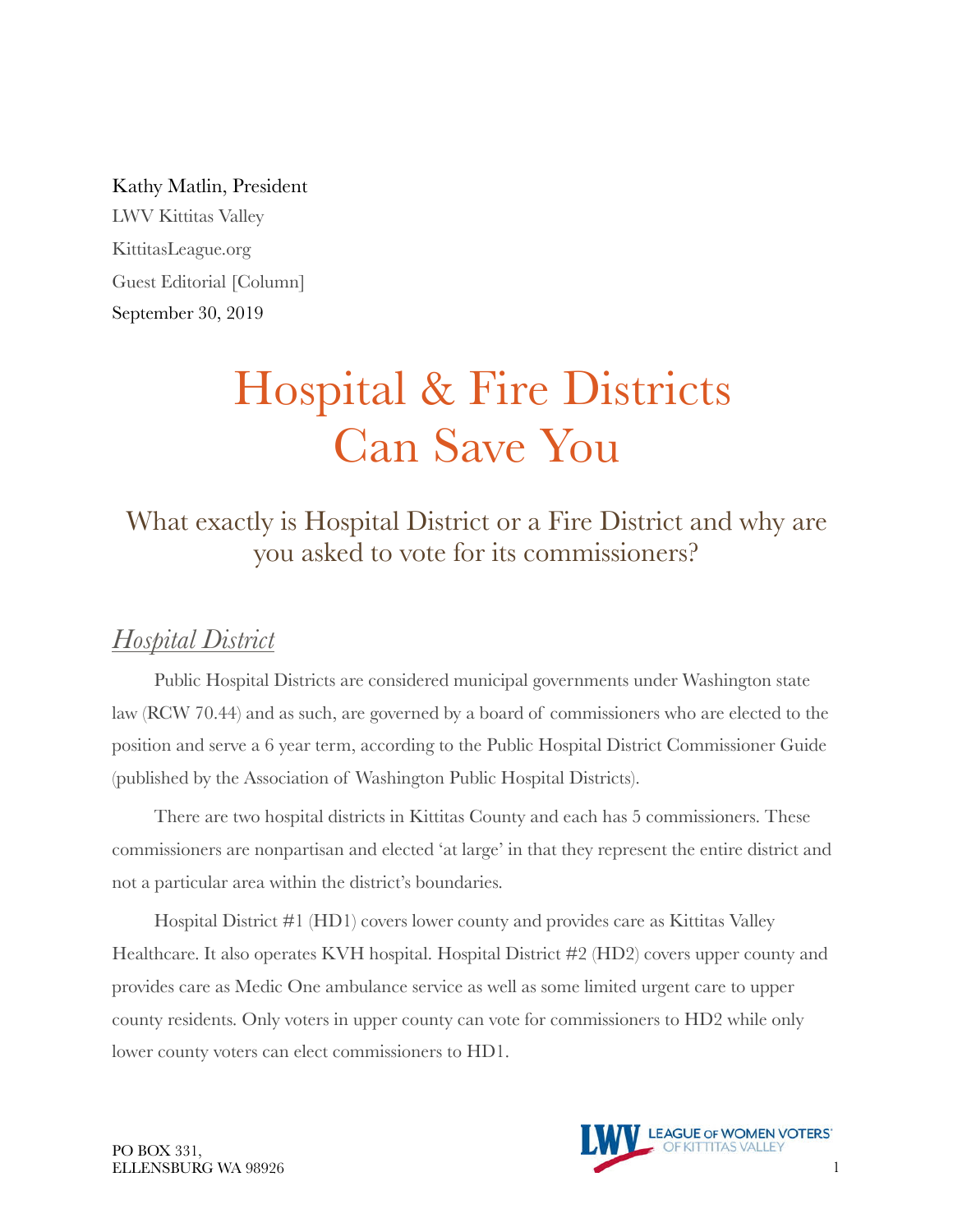The Board of Commissioners sets hospital district policy and operational organization, including the delivery of quality care. The Board's role is to adopt general policies and to delegate day-to-day operations to the district administrator.

#### *How are Hospital Districts funded?*

A Hospital Board of Commissioners can raise money through property tax levies and bonds as well as through patient fees for healthcare services. To fund its services, HD1 relies mostly on patient revenues generated from medical treatment at Kittitas Valley Hospital and its clinics, while HD2 relies on property taxes paid by upper county property owners.

Your vote for hospital district commissioner will help determine what healthcare services are available to you, service location, potential tax burden, and more. Make your vote count. Go to [VoteWA.org](http://votewa.org) to discover which Hospital District you reside within.

#### Vote. It matters.

#### *Fire District*

What is the difference between a Fire District and a Fire Department? A Fire District is considered a municipal government under RCW 52.02.020 and is independent of a county or city government whereas a Fire Department is generally a subdivision of a city or county and under the control of that government.

Fire Districts can and do work closely with Fire Departments as their functions are often the same: fire prevention, fire suppression, emergency medical services, protection of life and property. Though there are 7 Fire Districts spread across Kittitas County, they do not cover all of it.

Fire Districts are overseen by a Board of Commissioners of 3 or 5 nonpartisan elected individuals who typically serve 6 year terms. As with Hospital Districts, the Fire Districts in our County elect their commissioners 'at large' which means they represent the entire Fire District.

The Board is usually responsible for determining levels of service and service goals, how the district will be funded, tax levies, budget approval, strategic planning, establishing policies and approving operational procedures, employing key personnel and supervising the fire chief. The Fire Chief is the CEO of the District and responsible for day-to-day operations.

PO BOX 331,